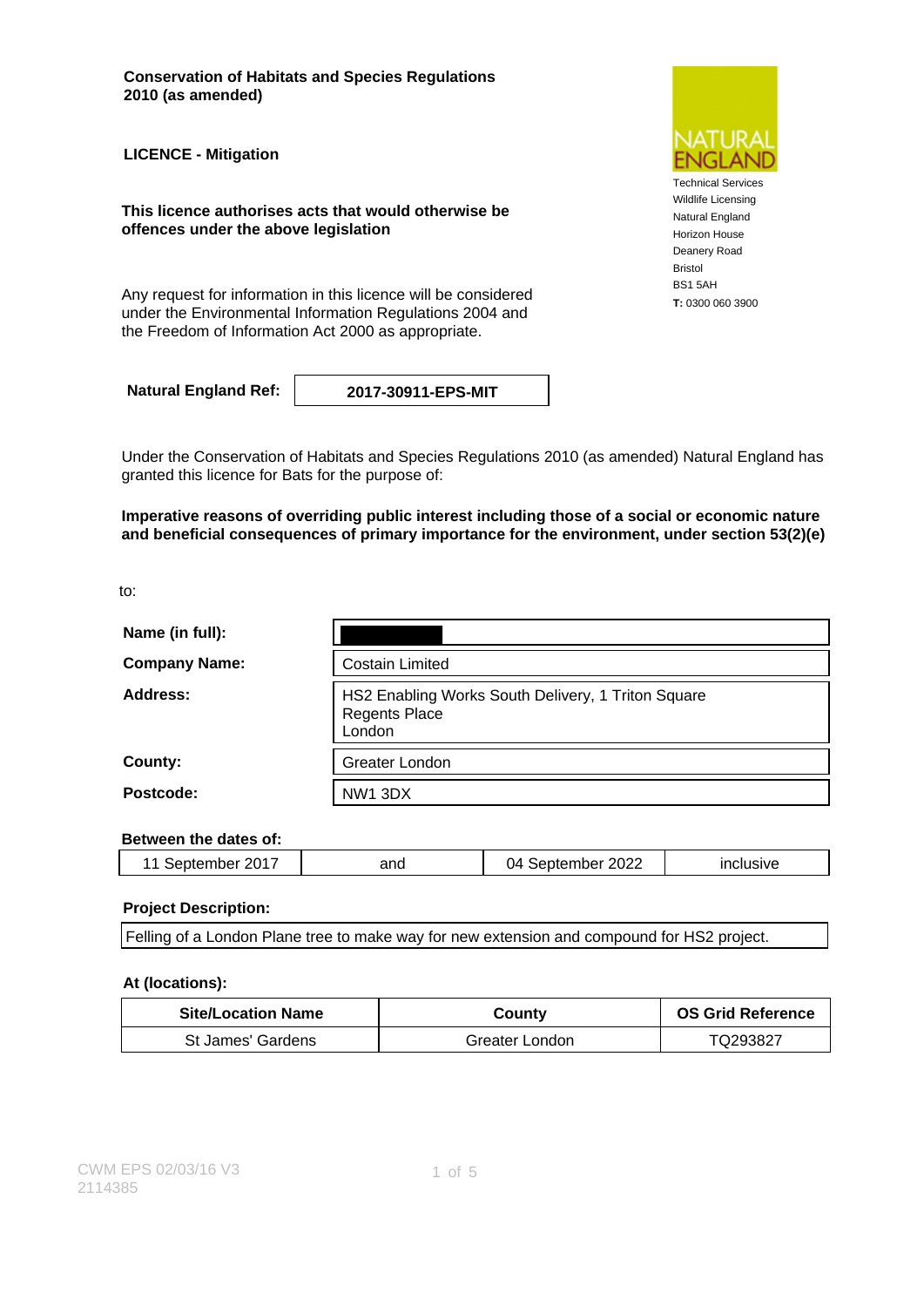### **For the following Species; activities and methods:**

| <b>Species Common Name</b><br>(Taxonomic Name) | <b>Activity</b>                                       | Method                                                                                        |
|------------------------------------------------|-------------------------------------------------------|-----------------------------------------------------------------------------------------------|
| Soprano pipistrelle<br>(Pipistrellus pygmaeus) | Capture; Destroy resting<br>place; Disturb; Transport | By hand; Disturbance by noise or<br>vibration; Other method - Felling;<br>Permanent exclusion |

### **For the following licensable activities and maximum numbers:**

| <b>Licensable Activity</b> | <b>Permitted Species</b><br><b>Common Name</b> | <b>Maximum Number</b>                   |
|----------------------------|------------------------------------------------|-----------------------------------------|
| Capture                    | Soprano pipistrelle                            |                                         |
| Destroy resting place      | Soprano pipistrelle                            | See Additional Condition for<br>details |
| Disturb                    | Soprano pipistrelle                            | Not Specified                           |
| Transport                  | Soprano pipistrelle                            |                                         |

# **PLEASE NOTE**

The maximum number(s) stated in the above table refers to the maximum number of individuals of the stated species that can be captured or transported under the terms of this licence and the maximum number/s of resting places or breeding sites that can be damaged or destroyed under this licence (if applicable). Maximum numbers cannot be specified and do not apply to disturbance activities. Where applicable, please also refer to the special conditions outlined in your licence Annex for further details on how this/these maximum number(s) applies/apply to the activities permitted under your licence.

**This licence is granted subject to the licensee, including servants and named agents, adhering to the conditions and notes specified below and to the activities agreed in the Method Statement, or Annex and Work Schedule, between the licensee and Natural England. The Method Statement, or Annex, for the mitigation scheme is appended to this licence. The following person is authorised to act on behalf of the licensee:**

| <b>Consultant Name:</b> |                                        |       |                   |
|-------------------------|----------------------------------------|-------|-------------------|
|                         |                                        |       |                   |
| County:                 |                                        |       |                   |
| Postcode:               |                                        |       |                   |
|                         |                                        |       |                   |
|                         |                                        |       |                   |
| Signature:              |                                        | Date: | 11 September 2017 |
|                         | (for and on behalf of Natural England) |       |                   |
|                         |                                        |       |                   |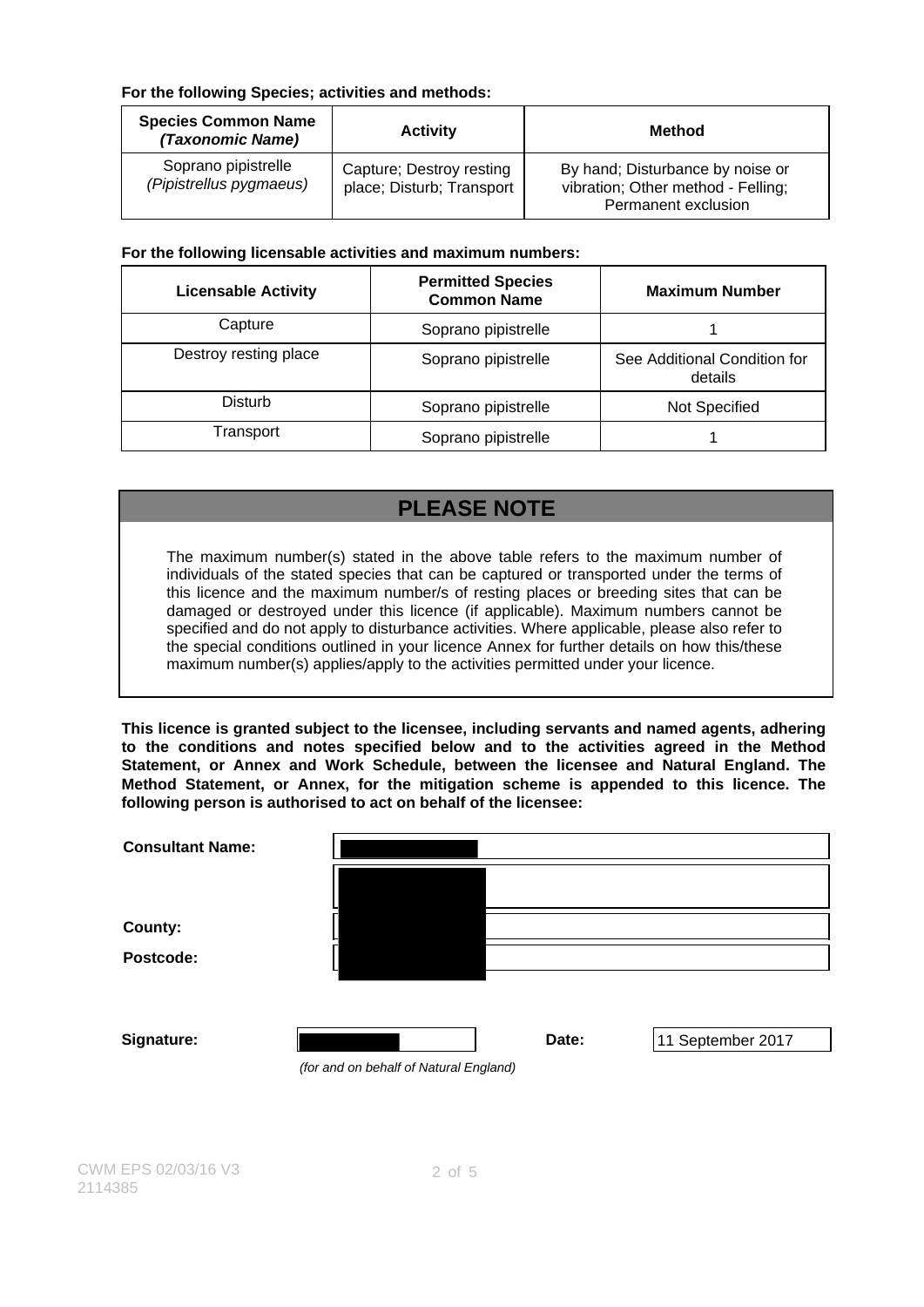# **WARNING**

- **This licence authorises acts that would otherwise be offences under the Conservation of Habitats and Species Regulations 2010 (as amended). Any departure from the conditions relating to this licence may be an offence under that legislation;**
- **This licence conveys no authority for actions prohibited by any other legislation;**
- **This licence can be modified or revoked at any time by Natural England, but this will not be done unless there are good reasons for doing so. The licence is likely to be revoked immediately if it is discovered that false information had been provided which resulted in the issue of the licence.**
- **Bodies corporate and their directors/secretaries are liable for offences under the Conservation of Habitats and Species Regulations 2010 (as amended).**

## **LICENCE CONDITIONS**

- 1. The licensee is responsible for ensuring that operations comply with all terms and conditions of the licence.
- 2. While engaged in the activities to which this licence applies the licensee shall make a copy of the licence (including any Annex and Work Schedule if applicable) available for inspection on each site where the activities are taking place and shall produce it on demand to any constable or an officer of Natural England.
- 3. No agent of the licensee shall carry out any of the activities to which this licence (including any Annex and Work Schedule if applicable) applies unless authorised in writing by the licensee, appointing them the licensee's agent. The agent shall make a copy of the authorisation available for and shall produce it on demand to any constable or officer of Natural England.
- 4. The licensee must submit a written report of actions taken under the licence (including any Annex and Work Schedule if applicable), even if no action is taken, and send it to the Natural England officer at the address shown at the top of the report form, to arrive not later than 14 days (two weeks) after the expiry of the licence. Failure to make reports may result in the licence being revoked and/or the refusal to grant subsequent licences. Please note some licences may have additional reporting requirements specified in an attached Annex.
- 5. It is a condition of the licence (including any Annex and Work Schedule if applicable) that any post development monitoring data (e.g. survey data and habitat assessment) including nil returns are submitted to Natural England to arrive no later than 14 days (two weeks) after the expiry of the licence or as specified in any Annex. Post development survey data (except nil returns) must also be sent to the relevant Local Biological Records centre within this time period.
- 6. A person authorised by the licensee shall provide him/her with such information as is within his/ her knowledge and is necessary for the report, which the licensee is required to make to Natural England.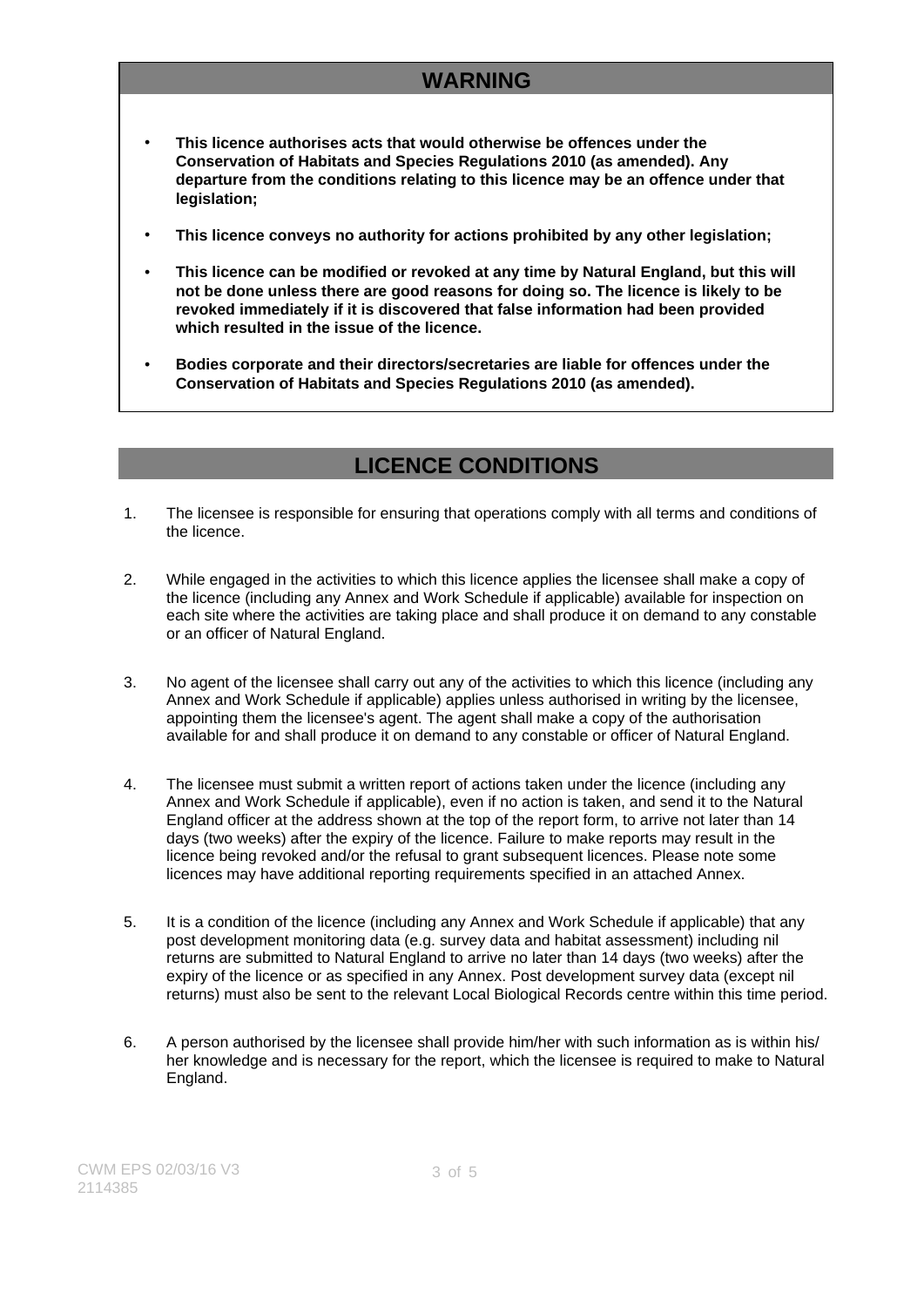## **LICENCE CONDITIONS**

- 7. The licensee shall permit an officer of Natural England, accompanied by such persons as he/ she considers necessary for the purpose, on production of his/her identification on demand, reasonable access to the site for monitoring purposes and to be present during any operations carried out under the authority of this licence for the purpose of ascertaining whether the conditions of this licence are being, or have been, complied with. The licensee shall give all reasonable assistance to an officer of Natural England and any persons accompanying him/her.
- 8. The licensee, including servants and named agents, must adhere to the activities; the licensable methods; the numbers per species (if relevant) and the timescales agreed between the Licensee and Natural England in the Method Statement or, if applicable, in the Annex and Work Schedule attached to the licence.
- 9. All activities authorised by this licence, and all equipment used in connection herewith shall be carried out, constructed and maintained (as the case may be) so as to avoid cruelty, unnecessary injury or distress to any species covered by this licence.
- 10. Methods used in connection with the execution of this licence must comply with the relevant published mitigation guidelines, unless otherwise agreed with Natural England.
- 11. Good practice and reasonable avoidance measures must be followed at all times.
- 12. All records are to be made available for inspection at any reasonable time by Natural England.
- 13. The licensee and named ecologist are responsible for all activities of the persons they have appointed in connection with this licence.
- 14. It is a condition of this licence that you must have obtained prior consent from all landowners and/or occupiers before commencing any activities that are authorised by this licence.

#### Additional Condition(s):

AC01 Special conditions apply to this mitigation licence that are in addition to the standard licence conditions listed above. These are detailed within the attached Annex and all persons acting under this licence must ensure that operations comply with all these terms and conditions (including any Annex and Work Schedule if applicable)

## **NOTES**

- 1. Under Regulation 58(1) of the Conservation of Habitats and Species Regulations 2010 (as amended), it is an offence to contravene or fail to comply with a licence condition. This includes all persons authorised to act under this licence.
- 2. Natural England advises that where any individual is likely to come into contact with a bat in the operation of this licence, they should ensure that they wear suitable clothing and gloves and have been vaccinated against European Bat Lyssavirus (EBL).